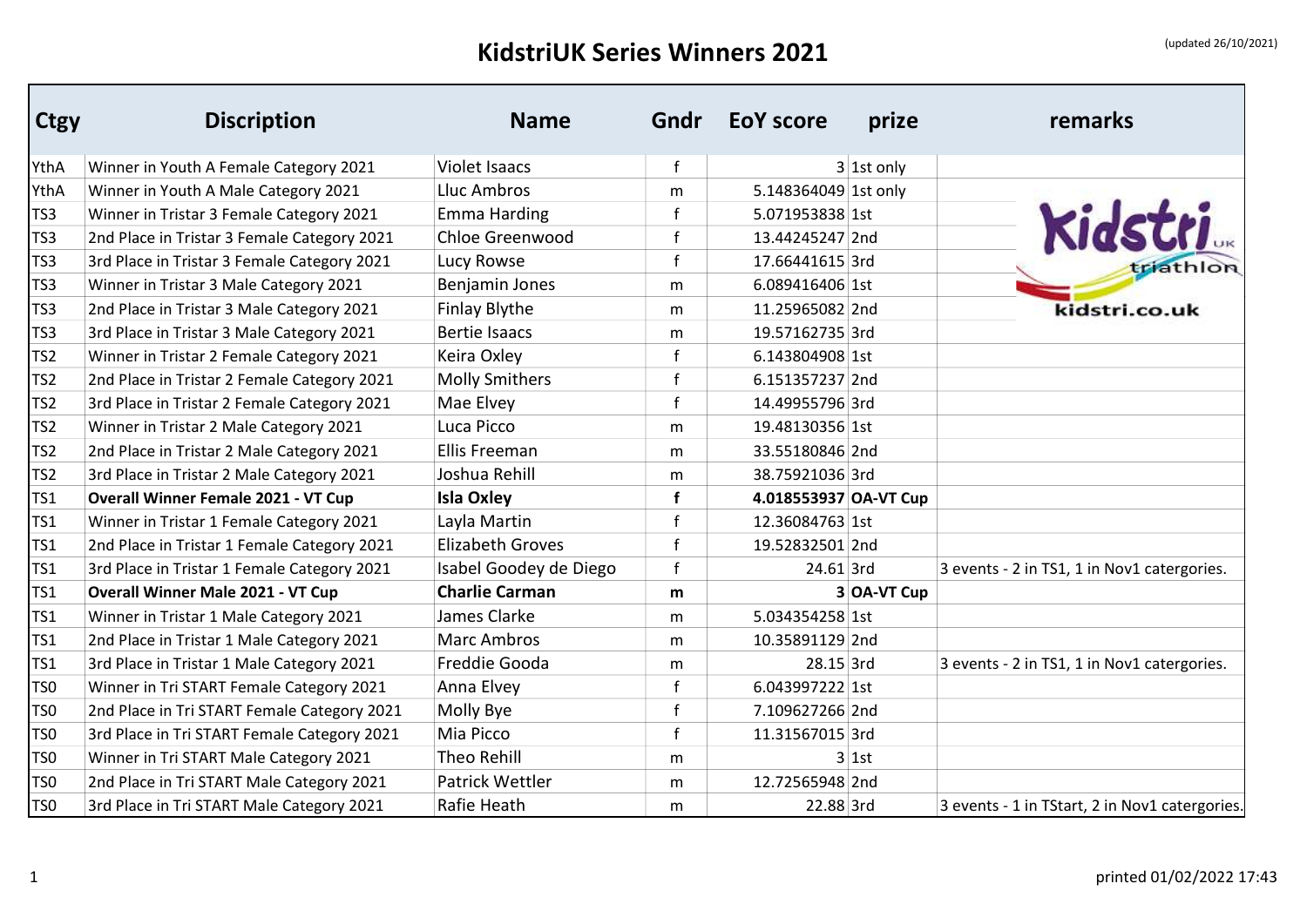## KidstriUK Series Winners 2021 **and Series Winners** 2021

| <b>Ctgy</b>      | <b>Discription</b>                                                                                                                                         | <b>Name</b>         | Gndr | <b>EoY score</b>     | prize            | remarks                                 |
|------------------|------------------------------------------------------------------------------------------------------------------------------------------------------------|---------------------|------|----------------------|------------------|-----------------------------------------|
| NVC1             | Winner Novice 1 Female Category 2021                                                                                                                       | Jemima Gowland      | f    | $8.3$ 1st only       |                  | Joint winners                           |
| NVC1             | Winner Novice 1 Female Category 2021                                                                                                                       | Scarlett Edge       |      |                      | $8.3$ 1st only   | Joint winners                           |
| NVC1             | Winner Novice 1 Male Category 2021                                                                                                                         | <b>Austin Heath</b> | m    | 16.66543075 1st only |                  |                                         |
| NVC <sub>2</sub> | Winner Novice 2 Female Category 2021                                                                                                                       | Marisa Panchal      |      |                      | $25.28$ 1st only | 3 events 2 in Nov2, 1 in TS2 Categories |
| NVC <sub>2</sub> | Winner Novice 2 Male Category 2021                                                                                                                         | Ellis Wells         | m    |                      | $7.13$ 1st only  | 2 events in Nov2 category- best score   |
|                  |                                                                                                                                                            |                     |      |                      |                  |                                         |
| Notes:           |                                                                                                                                                            |                     |      |                      |                  |                                         |
|                  | All winners (unless noted in remarks) are best 3 event placings in one category from the 4 posted events in 2021.                                          |                     |      |                      |                  |                                         |
|                  | Prizes to be presented on Saturday 20th November at 3pm at the Billingshurst Leisure Centre Studio. Please confirm attendance via email to info@kidstri.uk |                     |      |                      |                  |                                         |
|                  | Prizes are sponsored by Triathlon England South-East Committee.                                                                                            |                     |      |                      |                  |                                         |